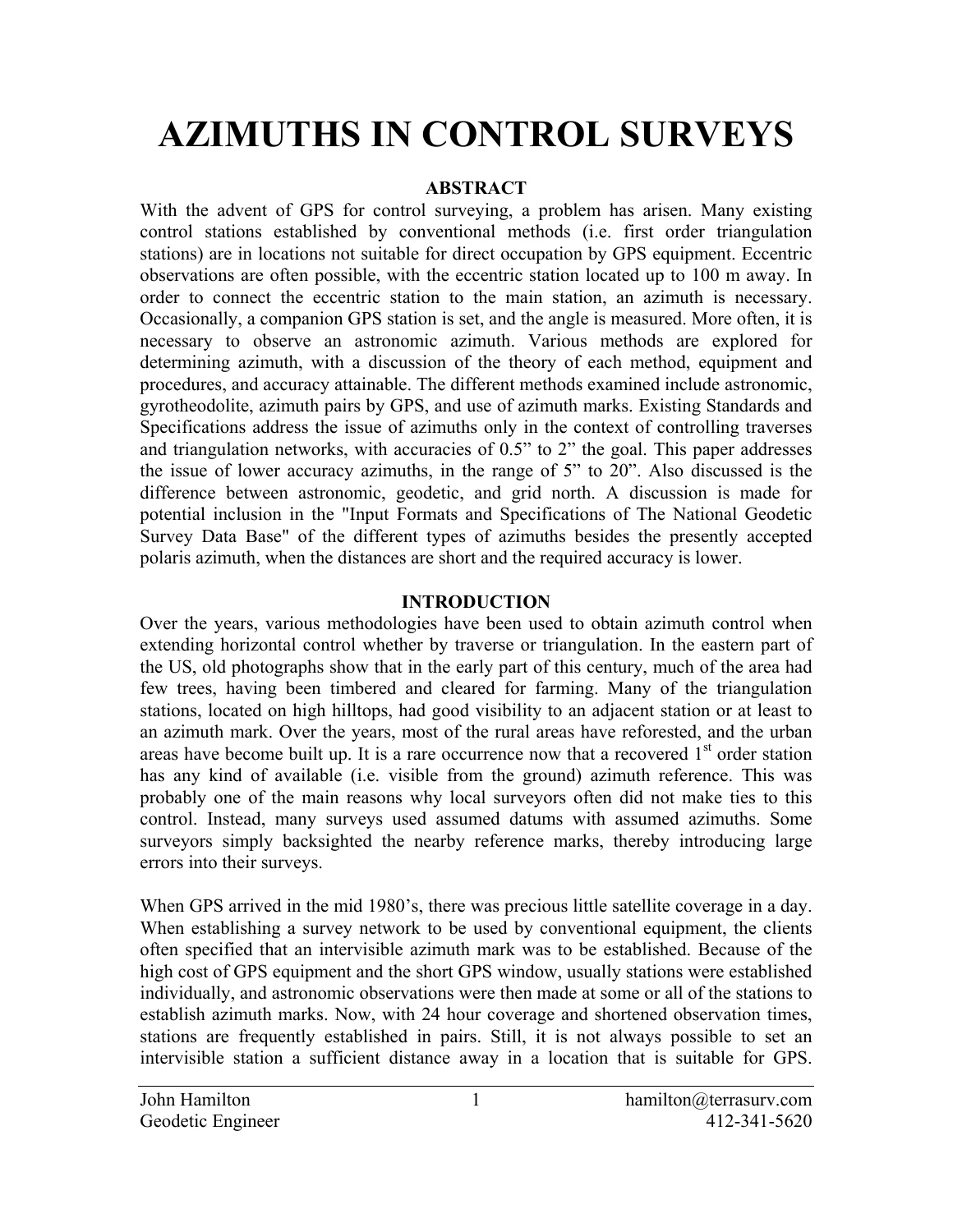Before the establishment of HARN (High Accuracy Reference Network) stations, it was necessary (and still sometimes is) to use existing triangulation stations for control, which are often located in wooded or otherwise obstructed locations. The NGS (and its predecessor, the USC&GS) utilized Bilby towers, ranging in height up to 110+ feet, to achieve intervisibility between main scheme stations. At many of these stations, although a direct occupation is not possible, it is possible to locate an eccentric GPS station less than 50 meters away. This necessitates observing an astronomic azimuth between the eccentric and the existing station. Another common situation is when a survey station, for example a property corner, is not occupiable by GPS, but it is possible to establish a GPS station nearby. The Federal Geodetic Control Committee (FGCC, now FGCS) specifications for conventional control surveys, last updated in September 1984, do not specifically address these situations. However, the document does specify that Astronomic Azimuths are required every X number of segments in a traverse, and X number of triangles in a triangulation network, depending on the order of the survey. The azimuths are implied to be polaris azimuths (or other star) by the "Observations per Night" and "Number of Nights" criteria, as well as the standard deviation (0.45" for first order up to 1.7" for third order) required. While this accuracy is certainly important for controlling extensive traverse/triangulation nets, it is much higher than necessary for a short eccentric reduction. The difficulty of working at night, and the unfamiliarity of using Polaris had the following effects:

- assumed datums, because the surveyor did not have survey orientation to start and end the survey, and therefore did not use the geodetic control
- use of nearby (inaccurate) reference marks for azimuth control
- assuming an azimuth for a traverse starting leg, then rotating the entire traverse to fit the ending coordinates, sometimes including angular blunders in the network
- use of intersection stations (which are third order, and may be subject to movement)
- having to go much further for control for GPS, or using lower order stations

All of these resulted in survey networks which were less (sometimes much less) accurate than would have otherwise been possible.

The purpose of this paper is to review the concepts for determining azimuths, particularly astronomic methods, and to give an idea of the accuracies and complexities of each method. The azimuth accuracy required at a distance of 30 m to achieve an accuracy of 0.003 m is 20", which, as will be shown, is easily obtained using any visible object in space, whether polaris, other stars, sun, moon, or planets, when proper observational and computation procedures are followed. What follows is often a simplification, appropriate to the accuracies discussed. Corrections applied to first order azimuths, such as polar motion, and diurnal aberration, are not considered.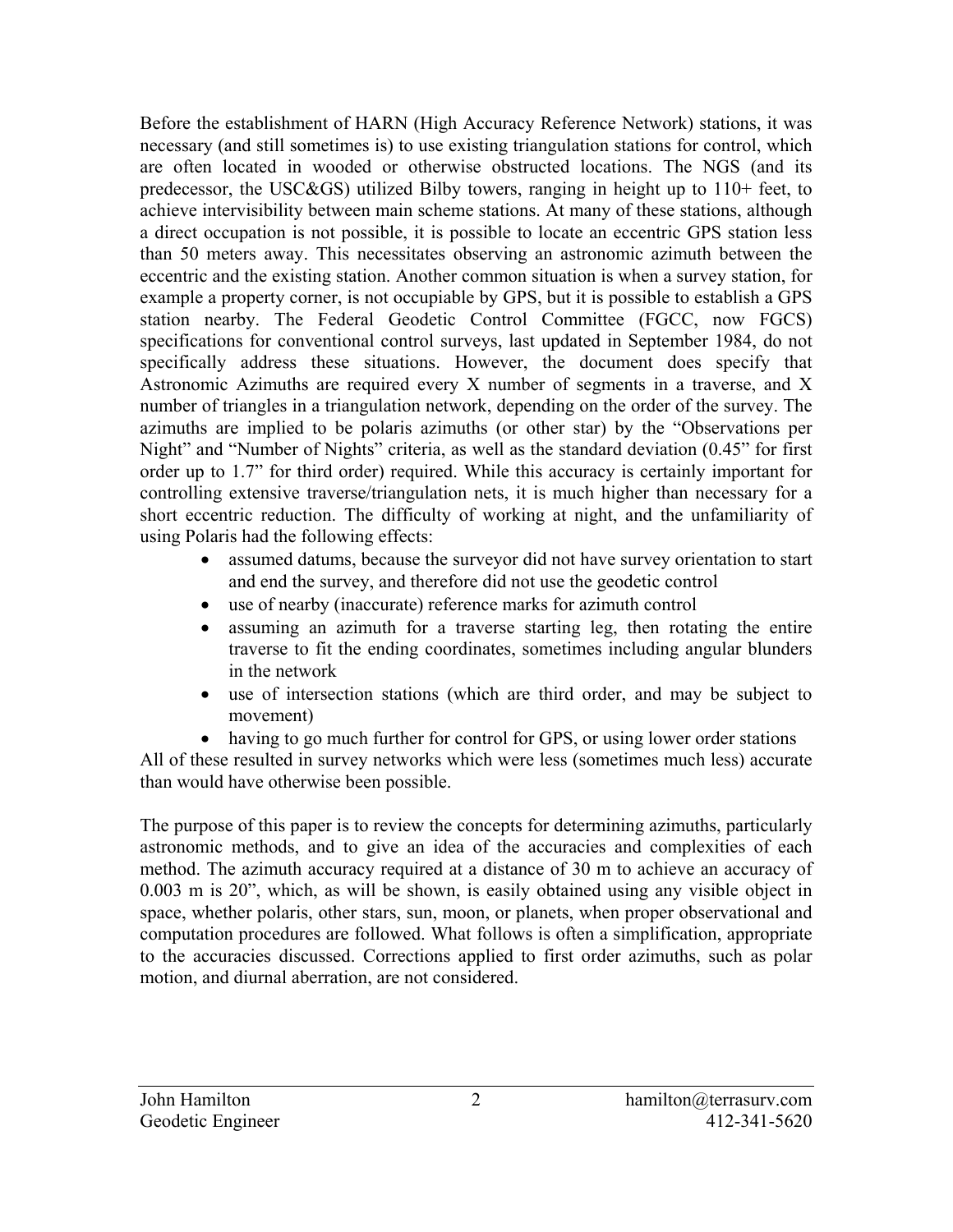#### **WHAT IS AN AZIMUTH?**

An azimuth is defined as a horizontal angle reckoned clockwise from the meridian. There are several types of "north". Astronomic north is with respect to the astronomic meridian, which varies from point to point in an irregular manner under the influence of gravity. Geodetic north is with respect to the ellipsoidal meridian, which differs from the astronomic meridian by a varying amount. Grid north is with respect to a central meridian of a mapping projection. Finally, magnetic north is the direction of the magnetic field of the earth. This also varies from point to point (and over time) in an irregular manner. The astronomic north is often used (incorrectly) in geodetic computations, although the geodetic north is what is required. The difference between the two (Laplace correction) is due to the deflection of the vertical in the prime vertical, caused by variations in gravity. Actually, the Laplace correction is a function of the east-west slope of the geoid. Astronomic north does have some uses, for example, to align inertial navigation systems. The magnetic declination at a point can be interpolated using a model from the USGS. However, the accuracy of determining geodetic north using a compass is about 1°, at best, and will not be addressed further. This paper will deal with the first three types of north mentioned, namely astronomic, geodetic, and grid, and the relationships between the three. For explanation purposes,  $P_1$  is the standpoint (i.e. occupied by the theodolite) and  $P_2$  is the forepoint (i.e. occupied by a target).

The astronomic azimuth is defined as the angle measured in the horizontal plane between the astronomic meridian of  $P_1$  and the vertical plane spanned by the vertical at  $P_1$  and by point  $P<sub>2</sub>$ . This value is physically measurable, and is what we measure when we observe the sun, polaris, or other objects in space using an instrument which measures with respect to the local plumb line (i.e. theodolite). The astronomic azimuth can also be determined by using a gyro-theodolite, such as the Wild GAK-1.

The geodetic azimuth is defined as the angle measured in the horizontal plane between the ellipsoidal meridian of  $P_1$  and the vertical plane spanned by the normal to  $P_1$  and by point  $P_2$ . This appears to be the same as the definition given above for astronomic azimuth. There are two differences, namely the meridian (ellipsoidal versus astronomic) and the vertical (affected by gravity) versus normal (normal to ellipsoid, mathematical quantity) reference. The geodetic azimuth is what is determined using GPS, but is not directly measurable using any other common survey equipment. However, if one were to sight another survey station, and compute the geodetic inverse, then the resulting azimuth is a geodetic azimuth. Similarly, this is the type of azimuth required in the "direct" geodetic problem, where it is desired to compute the coordinates of  $P_2$ , given the coordinates of  $P_1$ , the geodetic azimuth, and the ellipsoidal distance between the two. Although the difference between the astronomic and geodetic azimuths is usually small, it is important to understand the difference, and know how to transform one to the other when needed.

The grid azimuth is defined as the angle measured in the horizontal plane between the grid meridian (which is parallel to the central meridian of a plane rectangular coordinate system, for example state plane or UTM) of  $P_1$  and the vertical plane spanned by the normal to  $P_1$ and  $P_2$ . This is very similar to the definition of the geodetic azimuth. It is possible to convert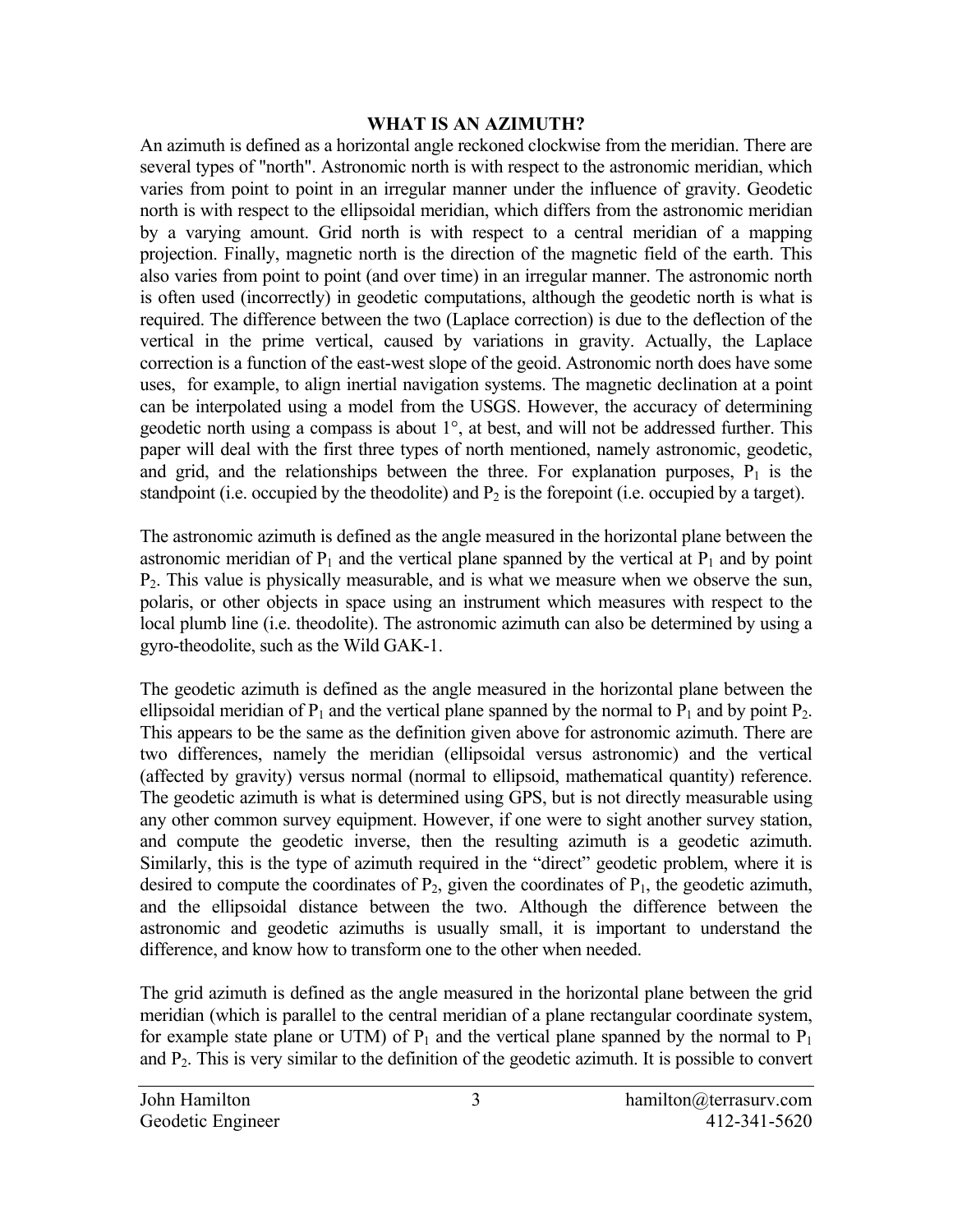between geodetic azimuth and grid azimuth by applying the mapping angle (also known as convergence) and possibly the T-t correction (also known as the second term correction or the curvature correction). The T-t correction is only significant for long lines.

## **AZIMUTHS BY GPS**

The Global Positioning System (GPS) can be (and often is) used to establish the azimuth between two points. Code GPS (differentially corrected) gives sub-meter accuracy with proper equipment. Differential Code GPS results in two positions, rather than a vector between the two points. Suppose it is desired to establish a pair of points separated by 500 m, and assume the accuracy of the processed point positions as 0.5 m. The azimuth would then have an uncertainty of almost 4 minutes of arc. However, if carrier phase observations are made, the resulting vector  $(\Delta X, \Delta Y, \Delta Z)$  would have an accuracy of about 3 seconds of arc. This is true even if the stations are not connected to a control network. However, if, for example, a NAD 1927 azimuth is needed, then it is important to use at least two control stations, since there can be local distortions of up to 10" or more between WGS84 and NAD27. Care must also be taken when using a non geocentric (i.e. local) datum, as the difference in longitude between WGS84 and the local system directly affects the azimuth, and can be computationally corrected.

# **GYROTHEODOLITE**

Several manufacturers make a gyro attachment for a theodolite. The details of its operation can be found in the manufacturers manuals. The gyroscope oscillates about the astronomic meridian through a point, and the location of this meridian can be determined to an accuracy of 20" or better. These instruments are often used in tunneling and mine surveying. The high cost (\$25,000 in the mid-80's) made their common use hard to justify. However, it is now possible to purchase used units for about \$4500 (including theodolite).

These instruments are ideal for the short eccentric lines mentioned above, as the accuracy is sufficient, and they work independent of weather.

# **AZIMUTH MARKS & INTERSECTION STATIONS**

First order triangulation stations were usually set in the US with an azimuth mark, which was simply another mark visible from the ground at least  $\frac{1}{4}$  mile distance. Whenever a prominent landmark object (church steeple, radio tower, etc) was visible from several main scheme stations, observations were also made to them. The azimuth marks and intersection stations are considered third order, and provide azimuth orientation to about 5" to 10". One of the main problems with using intersection stations is determining if the correct point is being used, and, if so, whether it is in the same position as during the original observations. For example, church steeples are replaced, antennas are added to and modified, etc. In no case should nearby reference marks be used for azimuth control, as that was not the intent when they were established. An examination of triangulation descriptions will find situations where the station was revisited 30 years after the original observations, and discrepancies of a minute or more are found to reference marks.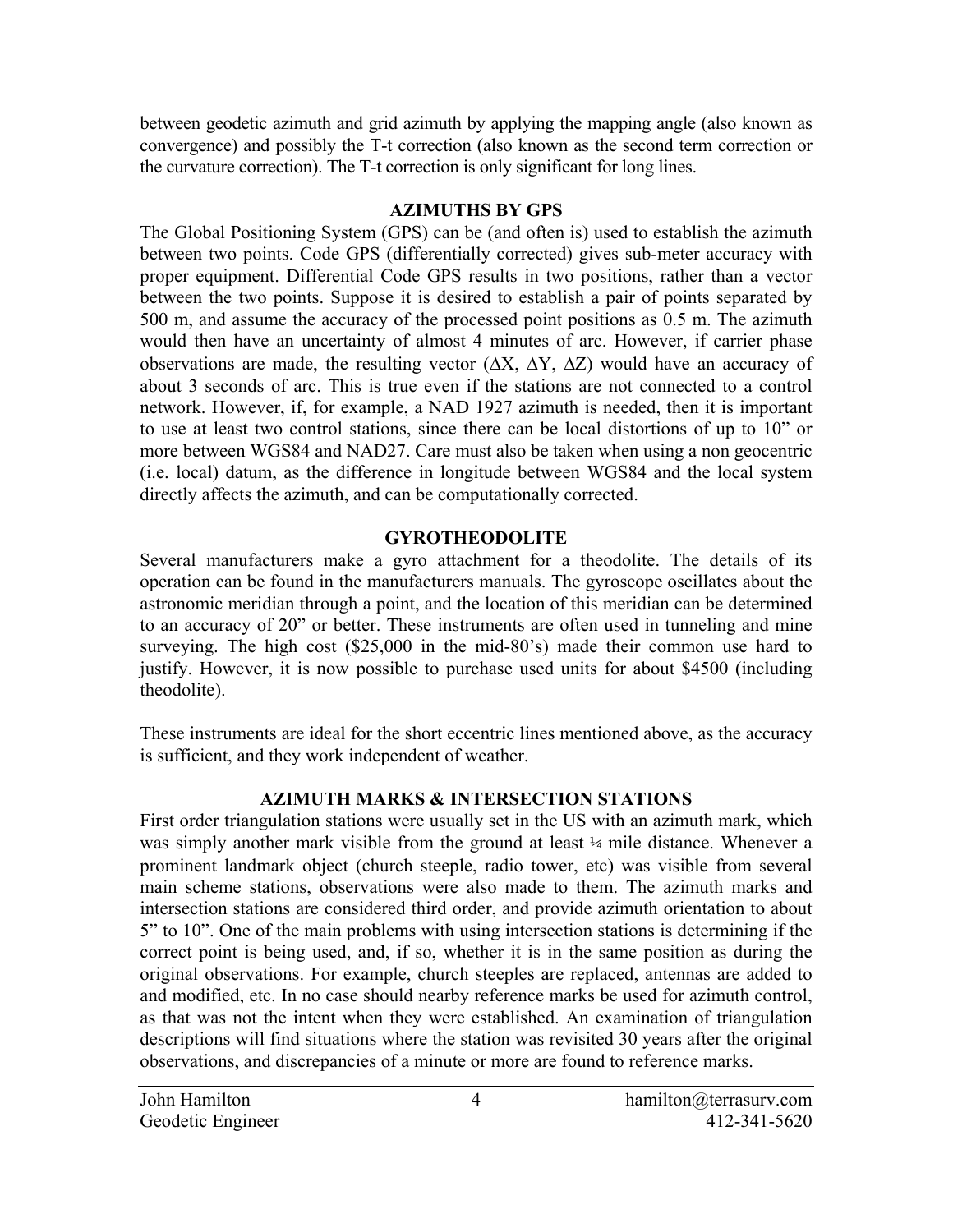#### **ASTRONOMIC AZIMUTHS**

In the past, solar observations were done by the azimuth-elevation method, where both the horizontal and vertical angles to the sun were needed. This method was used because it did not require accurate time, but was limited in accuracy by the refraction effect on the vertical angle. This method had a useful accuracy of about 1', and was therefore not used in geodetic control surveys. Now that accurate time (\$20 stopwatch) and position (\$150 handheld GPS receiver) are easily obtained, the method known as the hour angle method is commonly used.

Due to the simplicity and robustness of the hour angle method, that is the only method to be discussed here. Based on the availability of precise ephemerides, accurate timepieces, accurate observer positions, there is no compelling reason to require Polaris for azimuth observations of 5" accuracy or less. In fact, any object in space, with a good ephemerides, can be used. For accurate observations (better than 5"), it is still recommended that Polaris be used.

#### **TIME**

Time is the key to an accurate determination of astronomical azimuth. There are many types of time, and several important ones will be discussed here. International Atomic Time (TAI) is a continuous scale resulting from analyses of atomic time standards in many cooperating countries. The fundamental unit is the SI second, which is defined as the duration of 9,192,631,770 cycles of radiation corresponding to the transition between two hyperfine levels of the ground state of Cesium 133. Coordinated Universal Time (UTC) is the time scale available from broadcast time signals, and differs from TAI by an integer number of seconds  $(+32$  seconds since Jan 1, 1999). It is kept close (within  $\pm 0.9$  seconds) of the actual rotation of the earth (see UT1, below). Local time is really UTC offset by a integer number of hours (here in the US eastern time zone, -4 during daylight savings time, -5 otherwise). UTC is a uniform time scale kept by atomic clocks around the world, based on a mean solar time at the mean Greenwich meridian (0° longitude), and is corrected by leap seconds periodically (always on June 30 or December 31, if needed). These leap seconds are added (or subtracted) due to the non-uniform rotation of the earth. When the earth becomes out of synchronization with UTC by more than 0.5 seconds, a leap second is applied. UT1 is a measure of the actual rotation of the earth. The difference between UT1 and UTC is known as DUT (+0.07594 seconds for today, 2/8/01, with an accuracy of 0.0017 seconds). Celestial observations should be based on UT1, but since UT1 is not available from any clock, UTC corrected by DUT is used. GPS time is equivalent to UTC at January 5, 1980, uncorrected by leap seconds. Therefore, GPS time is currently offset from UTC by +13 seconds. Finally, Terrestrial Dynamic Time (TDT) is defined as the independent argument for apparent geocentric ephemerides. It is offset from TAI by -32.184 seconds, and is currently offset from UTC by -64.184 seconds.

Accurate UTC can be obtained from several sources. One of the most common is radio station WWV, in Fort Collins, Co. This station broadcasts on shortwave frequencies of 2.5,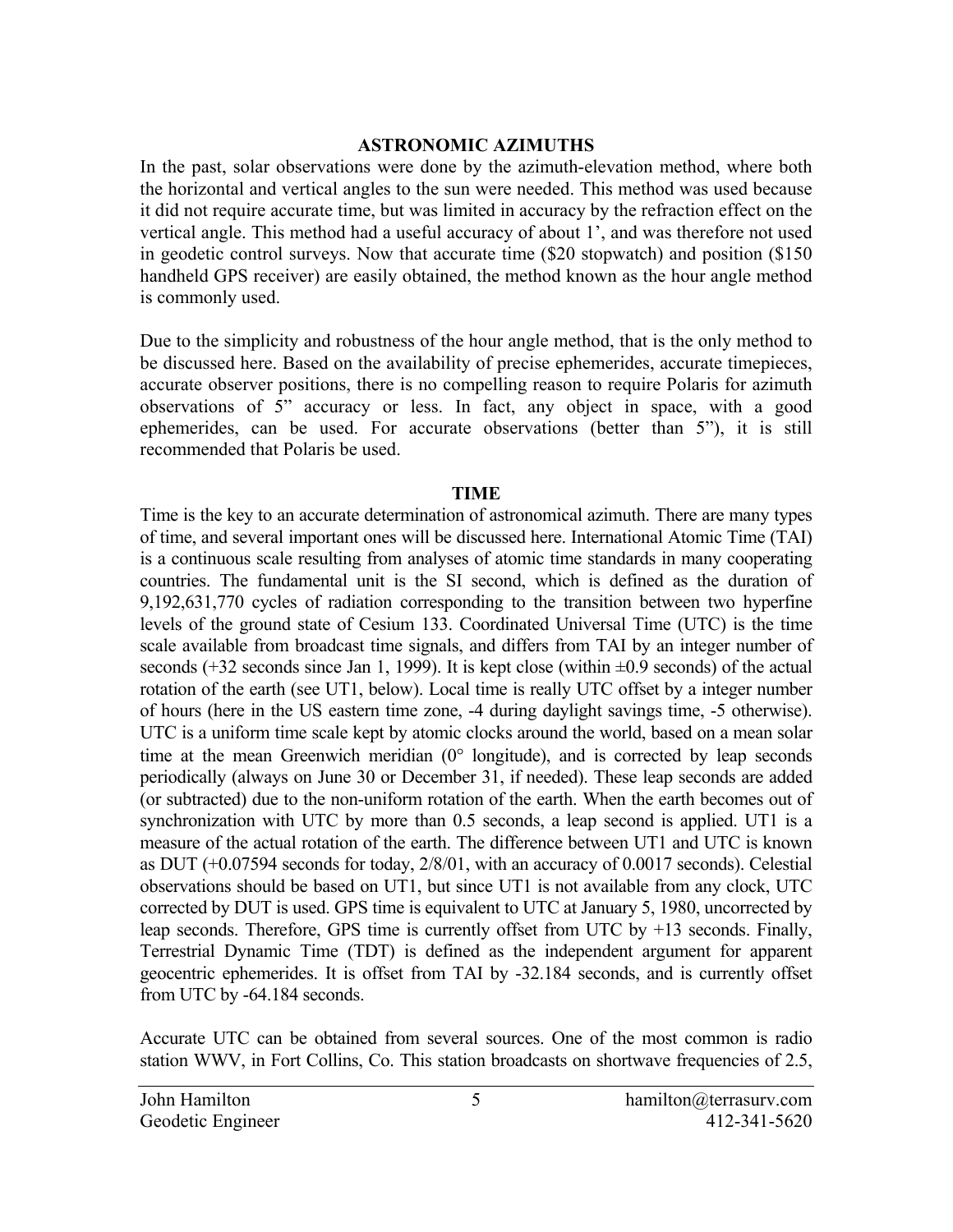5, 10, 15, and 20 MHz. Sister station WWVH in Hawaii broadcasts on the same frequencies. The two stations can be identified by a man's voice on WWV and a woman's voice on WWVH. Canada broadcasts on station CHU on 3.33, 7.335, and 14.67 MHz, and many other countries have similar services. Inexpensive time receivers which receive 5, 10, and 15 MHz are available from electronics stores for under \$50. The same information can be obtained by telephone by calling WWV at (303) 499-7111. At 8 seconds before the minute, a voice gives the UTC time for the upcoming minute, which is indicated by a longer tick. After the minute tick, it is important to count the number of double ticks. Each double tick represents 0.1 s of DUT, and the sign of the correction is positive if given during seconds 1 to 7, and negative if given during seconds 9 to 15. The correction will never be greater than 0.7 seconds, and is presently +0.2.

## $UTI = UTC + DUT$  1

Although this correction is usually small, it is easy to apply, and should be considered, especially for solar azimuths and stars other than Polaris. An easy way to measure time is as follows: Using a stopwatch with a lap function, start the stopwatch at the start of a minute. Record the minute and the DUT correction. It is a good idea to check the stopwatch after the first minute, and also to check the stopwatch at the end of the observations. Then, the watch is "lapped" (the display is stopped, but the watch keeps running) for each pointing on the celestial object. Time should be recorded to at least 0.1 s.

A final note about time. Values for  $\alpha$  (right ascension) are usually given in units of time. This can be converted to degrees by multiplying by 15. A degree of longitude is equal to 4 minutes of time, and a second of longitude is equal to 0.067 seconds of time. Computations on a computer should be converted from units of time to degrees, then to radians.

#### **POSITION**

It is necessary to know the coordinates of the observation site. Latitude and longitude must be used to reduce the observations. These values can be scaled off of a quad, converted from state plane coordinates, or obtained from GPS. It should be mentioned that what are needed are astronomic coordinates, while geodetic coordinates are what we use in surveying. The National Geodetic Survey has a program (DEFLEC96, available from ftp.ngs.noaa.gov)) to compute the deflections of the vertical in the US, given a NAD 1983 latitude and longitude. Coordinates from a different datum, for example NAD 1927, should first be converted to NAD 1983. The output from the program is actually the deflections of the vertical in the meridian (ξ, xi) and the Prime Vertical (η, eta ), so the astronomic latitude (Φ) and longitude ( $\Lambda$ ) are computed from the geodetic values ( $\phi$ ,  $\lambda$ ) as follows:

$$
\Lambda = \frac{\eta}{\cos \Phi} + \lambda \qquad \Phi = \xi + \phi
$$

The sign convention for DEFLEC96 is such that a positive  $\xi$  means that  $\Phi > \phi$ , and a positive η means that  $\Lambda \leq \lambda$ , for west longitudes. Also output from this program is the Laplace correction, which is used to convert the astronomic azimuth to a geodetic azimuth, as explained later. It is important to note that the difference between astronomic and geodetic coordinates is small, often less than the observation noise. However, the values of η and ξ can become significant, and a knowledge of the local geoid is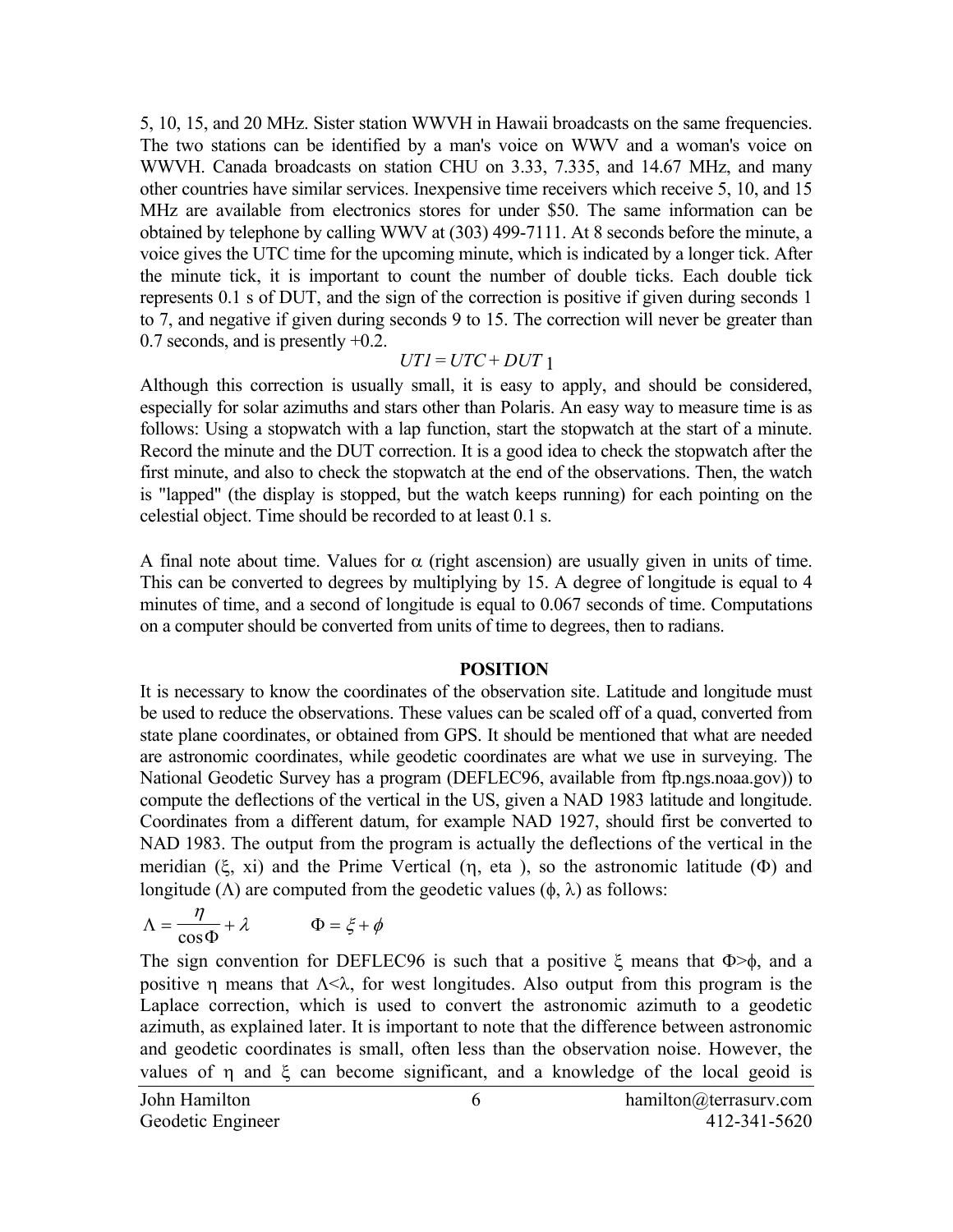important, as these values represent the slope of the geoid. In an area with relatively little slope in the geoid, these values will be close to zero. Here are a few example values:

| Area              |                           |          | Laplace   | Comment                                          |
|-------------------|---------------------------|----------|-----------|--------------------------------------------------|
| Uniontown, PA     | $-6.6''$                  | 5.1      | 5.5''     | Allegheny Mtns                                   |
| Cincinnati        | 2.8''                     | $-1.8''$ | $-2.3''$  |                                                  |
| Chevenne, WY      | 14.9''                    | $-3.2''$ | $-13.8''$ | large E-W geoid slope                            |
| Meades Ranch (KS) | 3.6''                     | $-0.8''$ | $-3.0''$  | origin for NAD27                                 |
|                   | $\mathbf{a}$ $\mathbf{a}$ |          |           | $\sim$ $\sim$ $\sim$ $\sim$ $\sim$ $\sim$ $\sim$ |

In order to see the effect of errors in latitude and longitude (longitude  $=$  time), the azimuth equation is differentiated. The effect of an error in latitude is minimized when the azimuth to the body is  $0^{\circ}$  or  $180^{\circ}$ , while the error in longitude (and time) is minimized when the object is at elongation (i.e parallactic angle  $\gamma$  in diagram above is 90°). Of course, these two conditions cannot be met simultaneously. This is the reason why Polaris was used for so many years. It has a declination of about 89<sup>o</sup>, so its path around the pole has a radius of about 1°. In the past, when time was difficult to measure accurately in the field, Polaris was used at elongation, at which time it appeared to be moving vertically, and an error in time of several seconds or more could be tolerated, as well as an error in latitude. Today, this is less critical, since time can easily be measured to tenths of a second with an inexpensive stopwatch, and the astronomic station position can be computed as described above (at least in the US) to an accuracy of about 1" to 3". For other areas of the world, a method known as Black's Azimuth could be used. This method, proposed by A.N. Black, consists of azimuth observations on low altitude stars distributed around the horizon. By doing this, and using least squares, the geodetic azimuth can be computed directly, with estimates for η and ξ. In fact, even if an incorrect latitude and longitude are used, this method will give accurate results, since the deflections are inseparable from the position errors.

## **ASTRONOMICAL TRIANGLE**

The key to understanding astronomic azimuths is the astronomical triangle. The celestial sphere is a unit sphere with the earth at the center, considered as a point. The stars are so far away they can be considered as points located at infinite radius. An hour circle is similar to terrestrial longitude, being a great circle perpendicular to the celestial equator and containing the celestial poles. The positions of stars on the sphere can be determined by two angular coordinates. There are various celestial coordinate systems, of which three will be considered here. The equatorial system is similar to the latitude-longitude system we use on earth. Right ascension  $(\alpha)$  is the angle measured eastward along the equator from the vernal equinox, which is where the sun crosses the equator going from the southern hemisphere to the northern hemisphere (the instant spring starts) to the hour circle of the star. The declination  $(\delta)$  is similar to latitude, in that it is the angular measure from the equator north or south along the hour circle to the celestial object. The hour angle system is simply the equatorial system rotated about the polar axis by the sidereal time (Θ), which is the angular difference along the equator between the vernal equinox and the local meridian. This then gives the hour angle (h) of the star. The declination is the same in both systems. The hour angle of a star is therefore the angle measured in the equatorial plane between the celestial meridian and the hour circle of the star. The last coordinate system to be considered here is the horizon system. This consists of the zenith angle of the star (90°-altitude) and the astronomical azimuth of the star. Clearly, this system varies with time and with position. The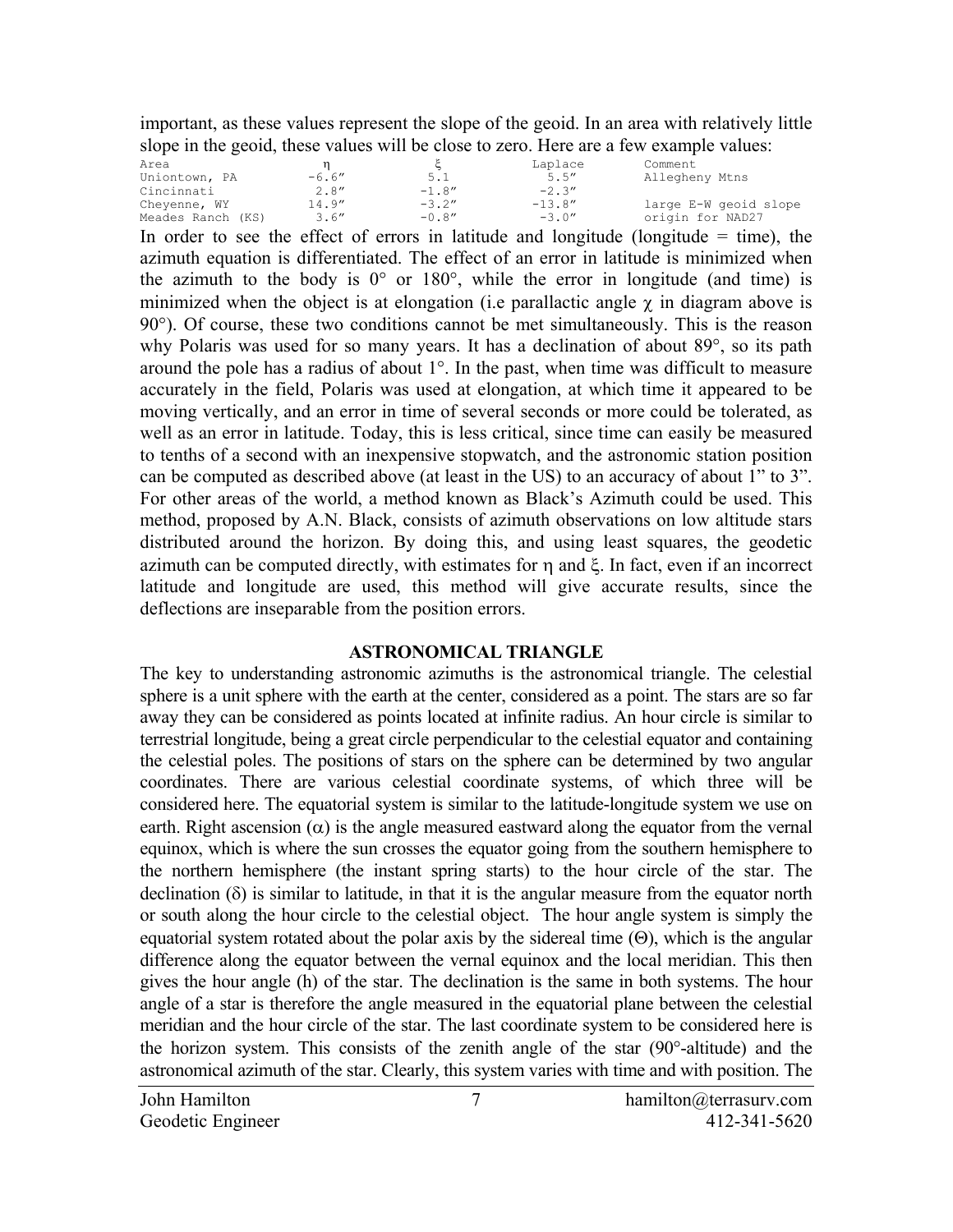three system are related by simple rotational translations. The positions of stars ands other bodies are usually given in the equatorial system. Determining the azimuth of a celestial object is simply taking the observers position ( $\phi$  and  $\lambda$ ) and the time of observation to transform the equatorial coordinates of the object into the horizon coordinates. By examining the astronomical triangle, this process can be seen more clearly. The astronomical triangle is formed by the star  $(S)$ , the zenith point  $(Z)$ , directly overhead, where the plumbline intersects the celestial sphere, and the north celestial pole (NCP). The angle at each corner of the triangle is as follows: at the star,  $\chi$ , also called the parallactic angle; at the zenith, A, the azimuth of the star; and at the pole, h, the hour angle of the star. The sides of the triangle are also expressed as angles, and are as follows: from NCP to S is the codeclination, 90°-δ; from NCP to Z is the co-latitude, 90°-latitude; and from Z to S is the zenith angle of the star.



In the figure above, the  $\alpha$  is the right ascension and  $\delta$  is the declination of the object (obtained from an ephemeris) for a given time t,  $\phi$  is the latitude, A is the azimuth to the object, and  $\tau$  is the Local Apparent Sidereal Time (LAST). The LAST is the Greenwich Mean Sidereal Time (GMST, obtained from an ephemeris), plus the equation of equinoxes, also from the ephemeris), plus the longitude  $\lambda$  (west negative). The hour angle of the object, h, is simply LAST -  $\alpha$ , as shown above. Any unknown component of a triangle (spherical or plane) can be computed if other components are known. For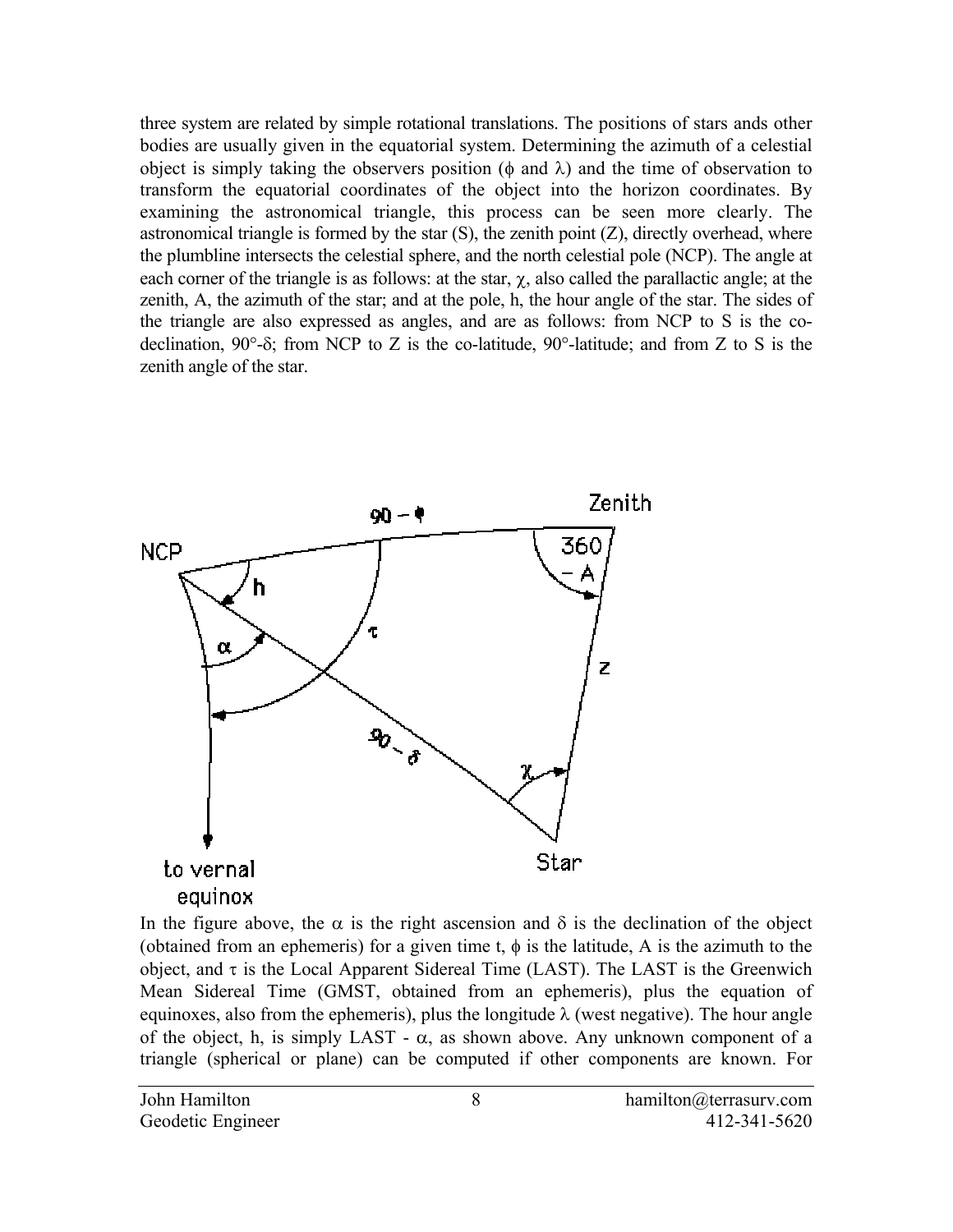example, the (obselete) altitude method of observation had the following known quantities:  $\delta$ , Z, and  $\phi$  (i.e. the three sides). The hour angle method has as known values two sides ( $\phi$  and  $\delta$ ) and an angle, h. Given these values, the azimuth A can be computed:

$$
TanA = \frac{\sin(h)}{\cos \Phi \tan \delta - \sin \Phi \cos(h)}
$$

The azimuth is clockwise from north, but must be corrected as follows:

 $000^{\circ}$  < h < 180° and A is positive: add 180°

 $000^{\circ}$  < h < 180° and A is negative: add 360°

 $180^{\circ}$  < h < 360° and A is positive: accept A

 $180^{\circ}$  < h < 360° and A is negative: add 180°

Once the azimuth A is known, the observed horizontal angle at the standpoint from the celestial object to the forepoint is used to compute the azimuth to the forepoint.

#### **INCLINATION OF STANDING AXIS**

The largest error source when using the hour angle method is the inclination of the standing axis of the theodolite. This error source is frequently overlooked, and *CANNOT*  be eliminated by observing direct and reverse. The error dH is as follows:

#### $dH = m^* \tan V$

where m is the misleveling, in seconds of arc, and V is the vertical angle. A Wild T-2, for example, has a plate level which has a sensitivity of about 20"/2mm division. This means that if the bubble is off center (assuming center is level) by 1.5 divisions, and the altitude of the sun is 40°, then the azimuth will be in error by 25", no matter how many sets are observed. Using the newer theodolites, with automatic compensator for the vertical circle, it is possible to either measure this inclination accurately, or to greatly reduce it, by the following procedure. When leveling up, rotate the instrument so that the telescope is directly pointed over one foot screw. Lock the vertical motion, and read the vertical circle. Rotate the instrument (do not flop) 180°, and read again. Take the difference, and divide by 2. This is the amount the instrument is out of level perpendicular to the direction the telescope is pointing. Take the mean of the two readings, set it on the micrometer, and use the two level screws on the line perpendicular to the telescope direction to bring the micrometer into coincidence. Rotate the telescope 90°, and repeat the procedure. After several iterations, there will be no change in any direction, and the theodolite is level. However, it is difficult to get the theodolite perfectly level. Usually, the reference mark is close to the same horizontal plane as the station (i.e. the vertical angle is close to  $0^{\circ}$ ), so there is no effect on that direction. It is possible to accurately measure the inclination of the standing axis perpendicular to the direction to the sun. Before and after each set, turn the telescope 90° from the sun. Tighten the vertical clamp. Read the vertical circle. Rotate 180°, and repeat. The correction is as follows:

$$
C = \frac{V_R - V_L}{2} \tan \beta
$$

where  $V_R$  and  $V_L$  are the vertical circle readings right and left, respectively, and  $\beta$  is the vertical angle to the sun (computed). Note that it doesn't matter what vertical angle is used left and right, only that the telescope be clamped. By carefully doing this, it is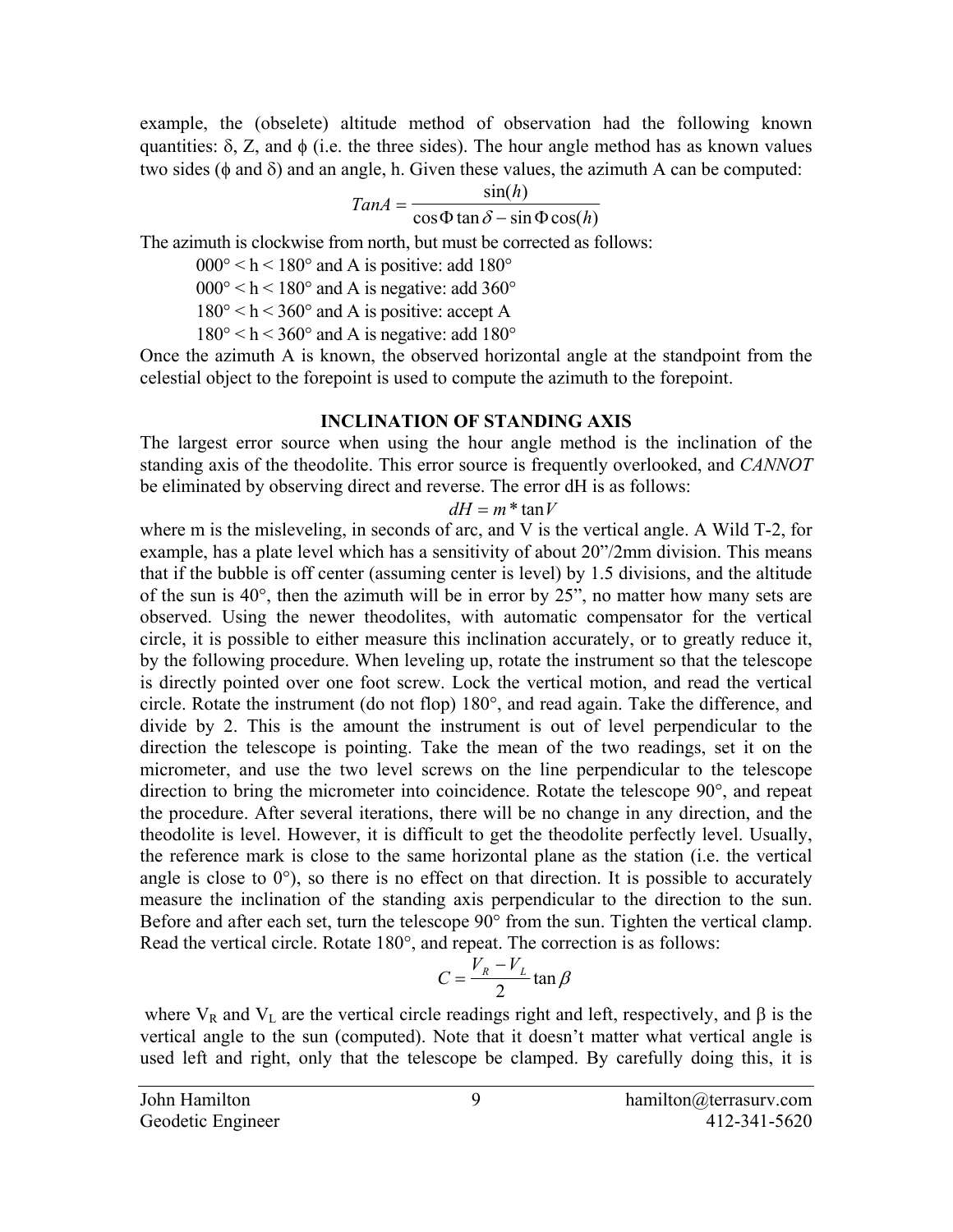possible to measure the inclination to an accuracy of several seconds, and correct the azimuth by subtracting the correction (paying attention to the sign of the correction) from the computed azimuth. Many of the more advanced total stations have dual axis compensators, which can measure and automatically correct this error.

Of course, this error can be greatly minimized by observing objects close to the horizon. For example, if the mislevelment is 10", and the sun is at 10°, the error introduced is 1.8". However, if the sun is at 45°, the same leveling error will cause an error of 10" in the azimuth.

## **LAPLACE CORRECTION**

An azimuth measured with a theodolite is an astronomic azimuth. It refers to an azimuth expressed in a local horizon coordinate system aligned along the local gravity vector (line of the plumb bob). A geodetic azimuth, on the other hand, is expressed about a local normal to the ellipsoid. An astronomic azimuth is converted into a geodetic azimuth by applying the Laplace correction. The Laplace correction typically takes one of two forms:

The simplified Laplace Correction (horizontal Laplace):

 $\eta^*$  tan  $\phi_2$ 

The complete (Extended) Laplace Correction:

 $\eta^* \tan \phi - (\xi^* \sin(AZ) - \eta^* \cos(AZ))^* \cot(ZD)$ 

The second term is known as the deflection correction, and it is negligible for horizontal lines of sight (ZD is the zenith angle to the reference mark, AZ is the azimuth to the reference mark). The computed Laplace correction (horizontal Laplace) should be ADDED to a clockwise astronomic azimuth, to obtain a "near-geodetic" Laplace azimuth.

## **OBSERVATION PROCEDURE**

In order to determine an astronomic azimuth using the hour angle method, the following additional equipment is required:

- 1) stopwatch \$20
- 2) eyepiece filter for optical theodolite (not absolutely necessary, can use projection method)

or

3) objective filter for total station (must have)

In order to perform the computations, the following values are required:

- 1) Angle from mark to astronomic object (observed)
- 2) time of pointing (observed)
- 3) position of object (computed)
- 4) position of observer (from map, GPS, or given control)
- 5) diameter of sun or moon, n/a if using a star (computed)

The basic observation sequence is as follows:

- 1) start clock, record UTC start time and DUT
- 2) point and record backsight
- 3) point to star or trailing edge of sun, press lap button on watch at the instant of passage

4) record time and horizontal circle reading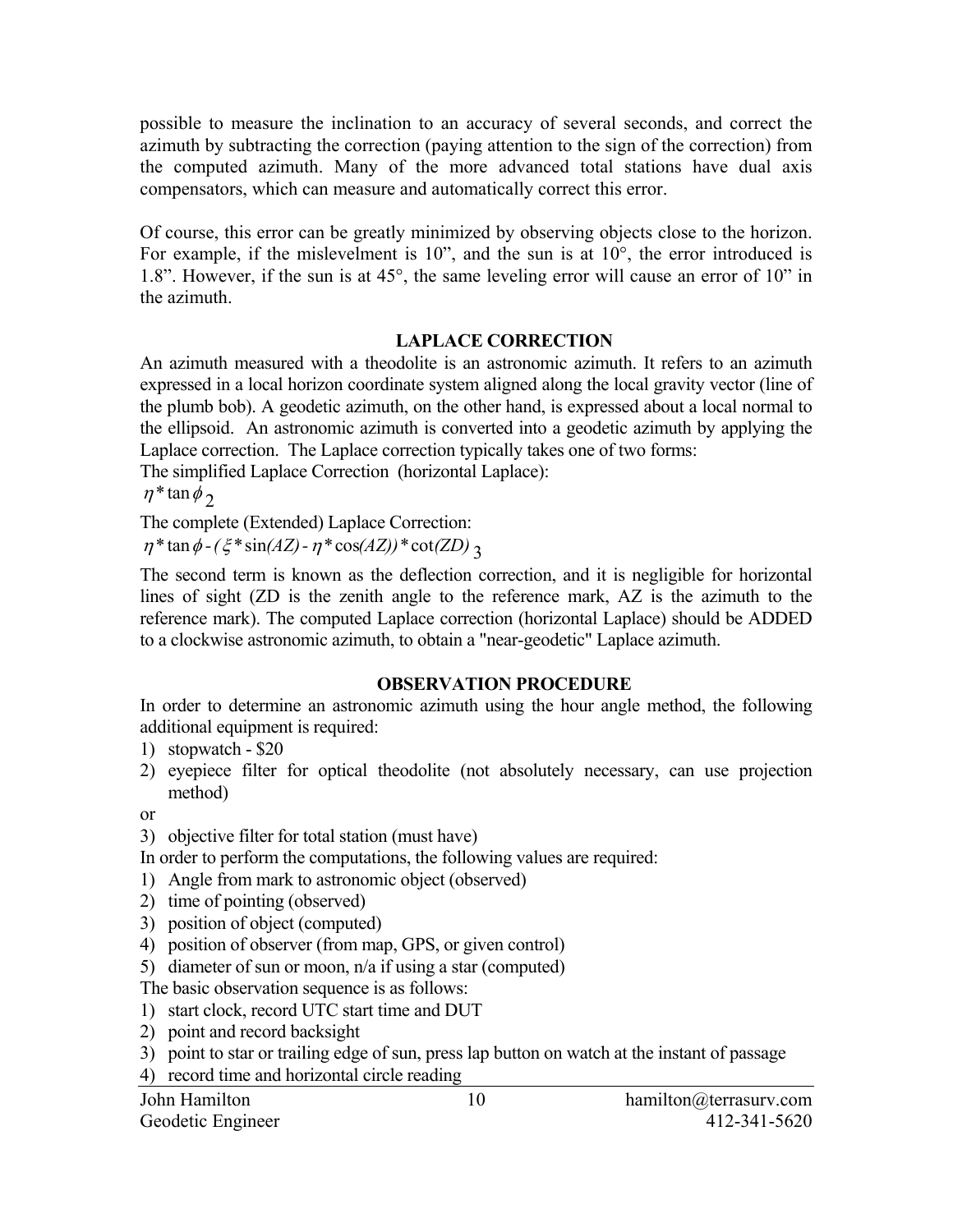- 5) invert telescope, repeat steps 3 and 4
- 6) point and record backsight

Steps 2 through 6 constitute one set. When using the sun, it is advisable to do multiple foresights, for example 3D and 3R in each set. The procedure would be 1-2-3-4-3-4-3-4-5-3- 4-3-4-3-4-6. At the end of all the sets (usually an even number), step 1 is repeated. Proper leveling of the instrument is the most critical and neglected operation when observing azimuths. It cannot be emphasized enough the importance of proper leveling of the instrument. A good instrument operator can quickly become proficient at observing the sun or stars, and marking the correct time, but if the instrument is not level, the observational results will be poor.

### **SOLAR OBSERVATIONS**

When using the Sun, the more difficult sighting is at the Sun, rather than the ground forepoint (assumed to be a target). Since the computations give the azimuth to the *center* of the sun, there several options. A Roelofs Prism can be used (made for a Wild T-2). This device fits over the objective end of the telescope, and gives four overlapping images of the sun, which form a cross in the center against which the crosshairs can be seen. More feasible is to observe an edge of the sun, and correct the angle by the semidiameter of the sun. This is defined as the angle subtended by the equatorial radius of the sun. The semi-diameter can be obtained from an ephemeris as well. Note that the correction to the sun's azimuth is semi-diameter \* sec (altitude). The altitude can be computed from:

 $\alpha$ *ltitude* =  $\arcsin(\sin \Phi \sin \delta + \cos \Phi \cos \delta \cos(h))$ 

It is much easier to observe the trailing edge of the sun. Note that in latitudes between about -23°30' and +23°30' (i.e.  $\pm$  max  $\delta$ ), this can be either the left edge or the right edge, depending on time of year, whereas above  $+23^{\circ}30$ , it is always the left edge. The sign of the semi-diameter correction depends on whether the left or right edge is observed.

There are two methods for observing the sun. If a conventional theodolite is used (i.e. no coaxial EDM), then an image of the sun can be projected onto a white card or field book page held behind the eyepiece. DO NOT DIRECTLY OBSERVE THE SUN THROUGH THE EYEPIECE WITHOUT A FILTER. An inexpensive eyepiece filter can also be used, which is nothing more than a piece of smoked glass. If an EDM is present, it is necessary to use a filter on the objective end, to keep from burning out the optics in the EDM. Because this filter is before the lenses in the instrument, and the filters are not precision optical lenses, an error will be introduced into the observations, but this error will be eliminated by observing both direct and inverted.

In order to assess the accuracy of a single set for a solar observation, the following assumptions are made:

- 1) time is accurate to 0.2s (easily obtained with modern stopwatches, must be corrected for DUT1
- 2) latitude and longitude errors (astronomic) are less than 2"

| John Hamilton     | $hamilton(\omega)$ terrasurv.com |
|-------------------|----------------------------------|
| Geodetic Engineer | 412-341-5620                     |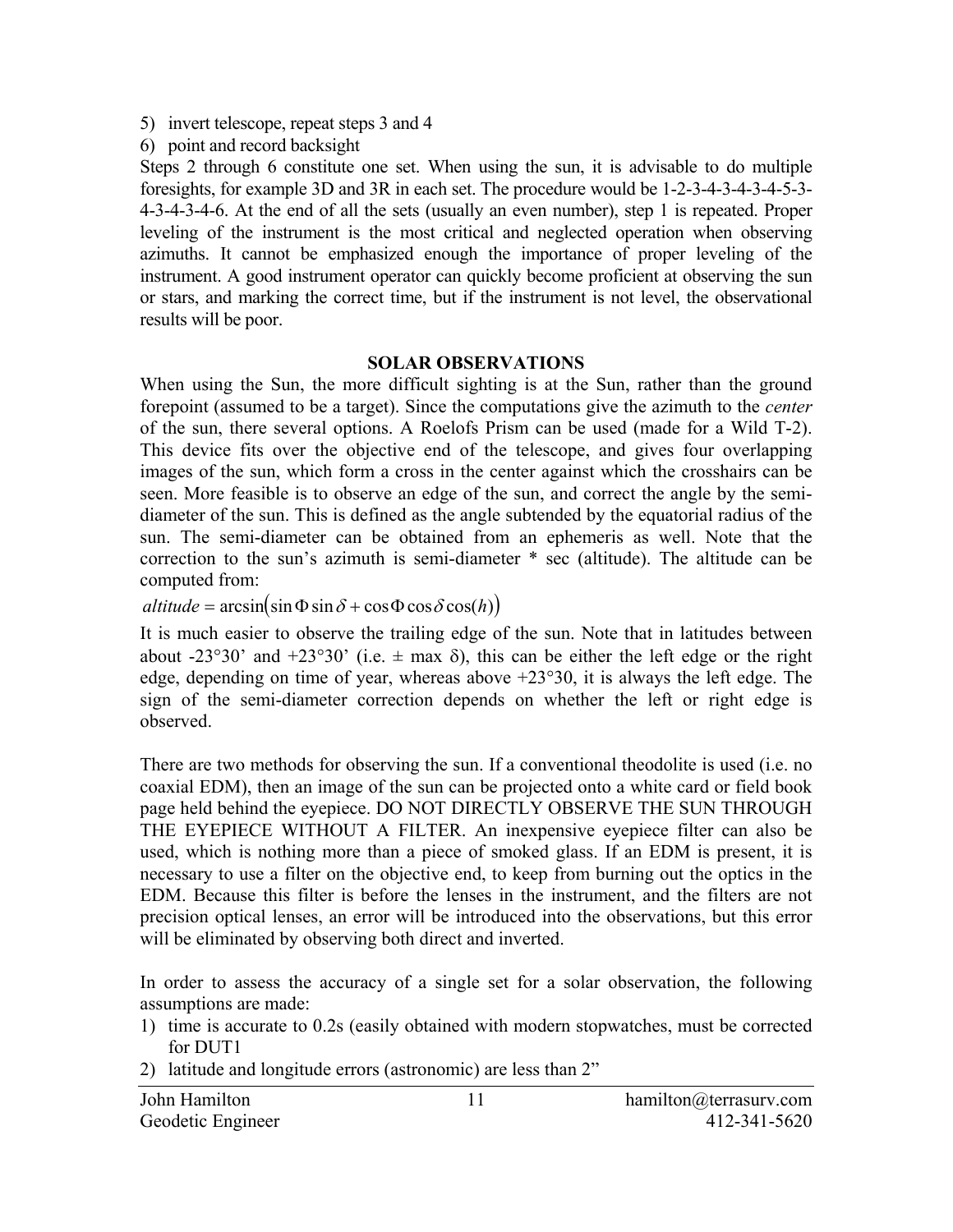- 3) instrument is within 5" of level (see discussion of inclination error above), or the inclination is measured to an accuracy of better than 5"
- 4) 1" instrument

Based on this, an estimate of 5" is obtained. By observing n sets, the accuracy is improved as follows:

$$
\sigma_n = \frac{\sigma}{\sqrt{n}}
$$

For a less accurate set of circumstances, assume a 6" theodolite, position errors of 5", instrument level to within 30", and time accurate to 1s. This gives an accuracy of a single set as about 25", certainly accurate enough for a short eccentric reduction.

#### **POLARIS OBSERVATIONS**

Using Polaris has several advantages over using the sun. The effects of small errors in time and position are greatly reduced, almost negligible. The following table, taken from the 1992 Sokkia Celestial Observation Handbook and Ephemeris, show the maximum error in azimuth related to errors in time, latitude, and longitude:

| Error Type     | $\phi = 20$ ° | $\phi = 40^{\circ}$ | $\phi = 60$ ° |
|----------------|---------------|---------------------|---------------|
| 1s of time     | 0.23''        | 0.28''              | 0.42''        |
| $10'' \lambda$ | 0.05''        | 0.15''              | 0.49''        |
| $10'' \phi$    | 0.15''        | 0.18''              | 0.28''        |

The star appears as a point of light, easy to point to with the crosshair. The disadvantages are that observations must be made at night, although on a clear day, with a properly focused instrument, it is possible (though difficult) to find and use polaris through the telescope. The other disadvantage is that the altitude of polaris is approximately equal to the latitude. Therefore, in mid-latitudes, any inclination error has a significant effect on the computed azimuth, if not measured and corrected.

The procedures and computations are basically the same as for the sun, except for the semi-diameter correction.

#### **SOLAR EXAMPLE**

There are various software programs available for reducing astronomic observations. An example computation for the sun is given here to enhance the users understanding of the process. The Astronomical Almanac 1997 was used , and is available from the Government Printing Office (GPO) for \$35.

```
Station = SUMMIT (PID=JW1336)10/14/97 15:22:39.65 EDT UTC=19:22:39.65 ∆UT=+0.36s 
\phi = 39^{\circ}51'02.51677'' \text{ N} \lambda = 79^{\circ}39'24.44579''W
(observed \Phi=39°51'07.0" N \Lambda=79°39'33.93"W)
angle from RM to trailing edge of sun: 223°47′19″
vertical angle lt=67°12′23″ vertical angle rt=67°12′25″ 
1) compute astro coords (assume they were not observed) from DEFLEC96: 
      \xi = 5.14'' \eta = -6.62'' Laplace=+5.53"
   \Phi = 39^{\circ}51'07.7'' N \Lambda = 79^{\circ}39'31.1''W
2) compute UT1 from UTC and ΔUT UT1=19:22:40.01
```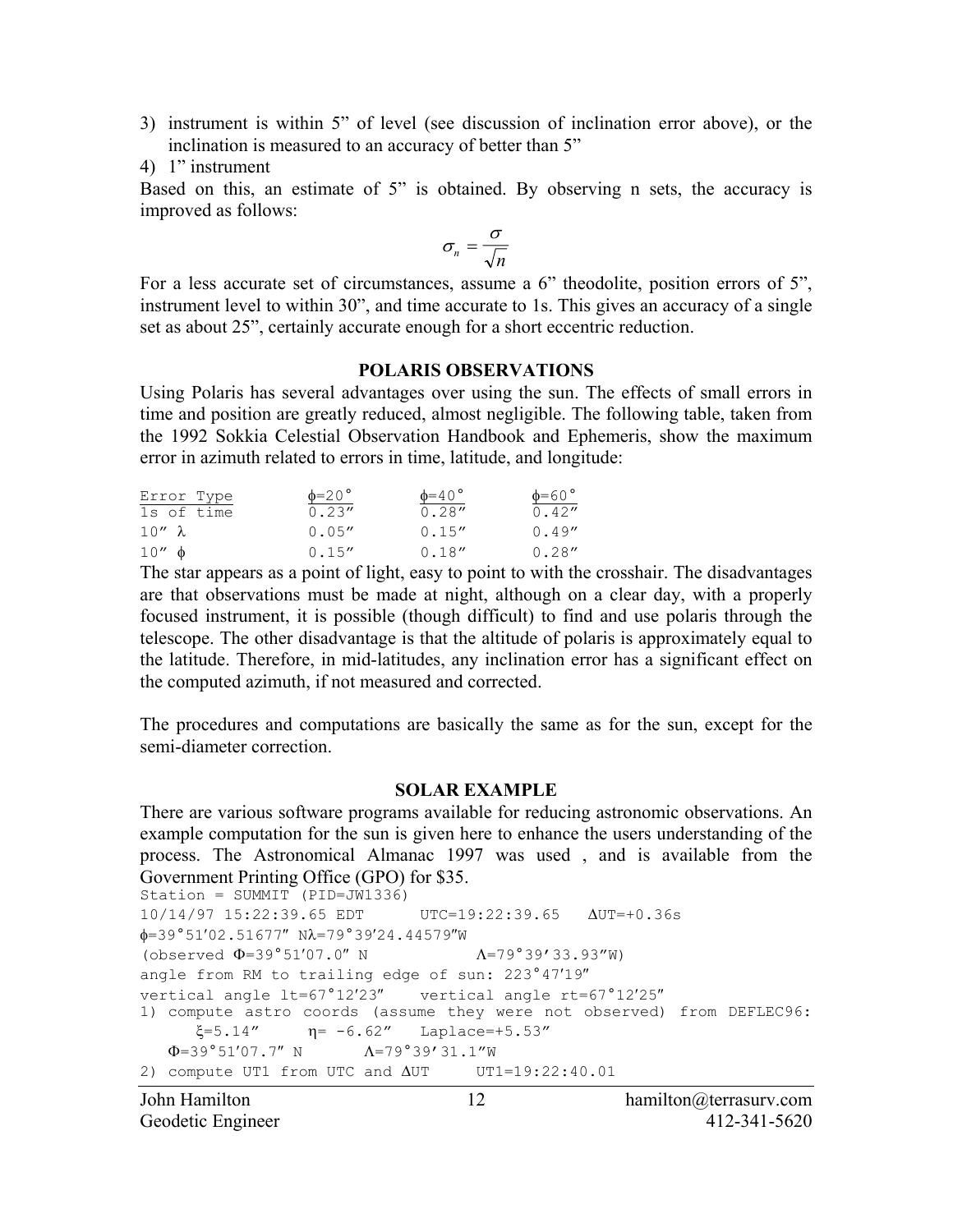```
3) compute LAST 
                                    01:30:18.9781ΔMST from 0h to 19:22:40:01 19:25:51.0066<br>
GMST at 19:22:40.01 20:56:09.9847
      GMST at 19:22:40.01
      equation of equinoxes \overline{0.2921}<br>GAST at 19:22:40.01 \overline{20:56:09.6926}GAST at 19:22:40.01 20:56:09<br>subtract west longitude 05:18:38.0733
      subtract west longitude<br>LAST
                              \frac{15:37:31.6192}{15:37:31.6192}4) compute TDT=UTC+63.18
5) interpolate \alpha, \delta and SD for TDT:
      \alpha at 0h TDT: 13:16:24.78\alpha at 24h TDT 13:20:07.46
      \alpha at 19:23:42.83 13:19:24.74
      \delta at 0h TDT -8°04'30.2''\delta at 24h TDT -8°26'46.6''\delta at 19:23:42.83 -8°22'30.2''SD at 0h TDT 0^{\circ}16'02.11''SD at 24h TDT 0°16′02.39"
      SD at 19:23:42.83 0°16′02.34″
6) compute local hour angle (LAST-\alpha): 02:18:06.88
convert to degrees (multiply by 15) 34°31′43.19″
7) compute azimuth 
            A=221°29′15.8″
8) compute and apply semi-diameter correction: 
      altitude=32°10′00″
      correction = SD*sec (altitude) = 0°18'56.8''azimuth to trailing edge=221°10′19.0″
9) compute inclination correction (<1", not applied) 
10)subtract angle from RM to obtain astronomic azimuth to RM 
      357°23′00″
11) apply Laplace Correction to obtain geodetic azimuth 
      357°23′05.5″
```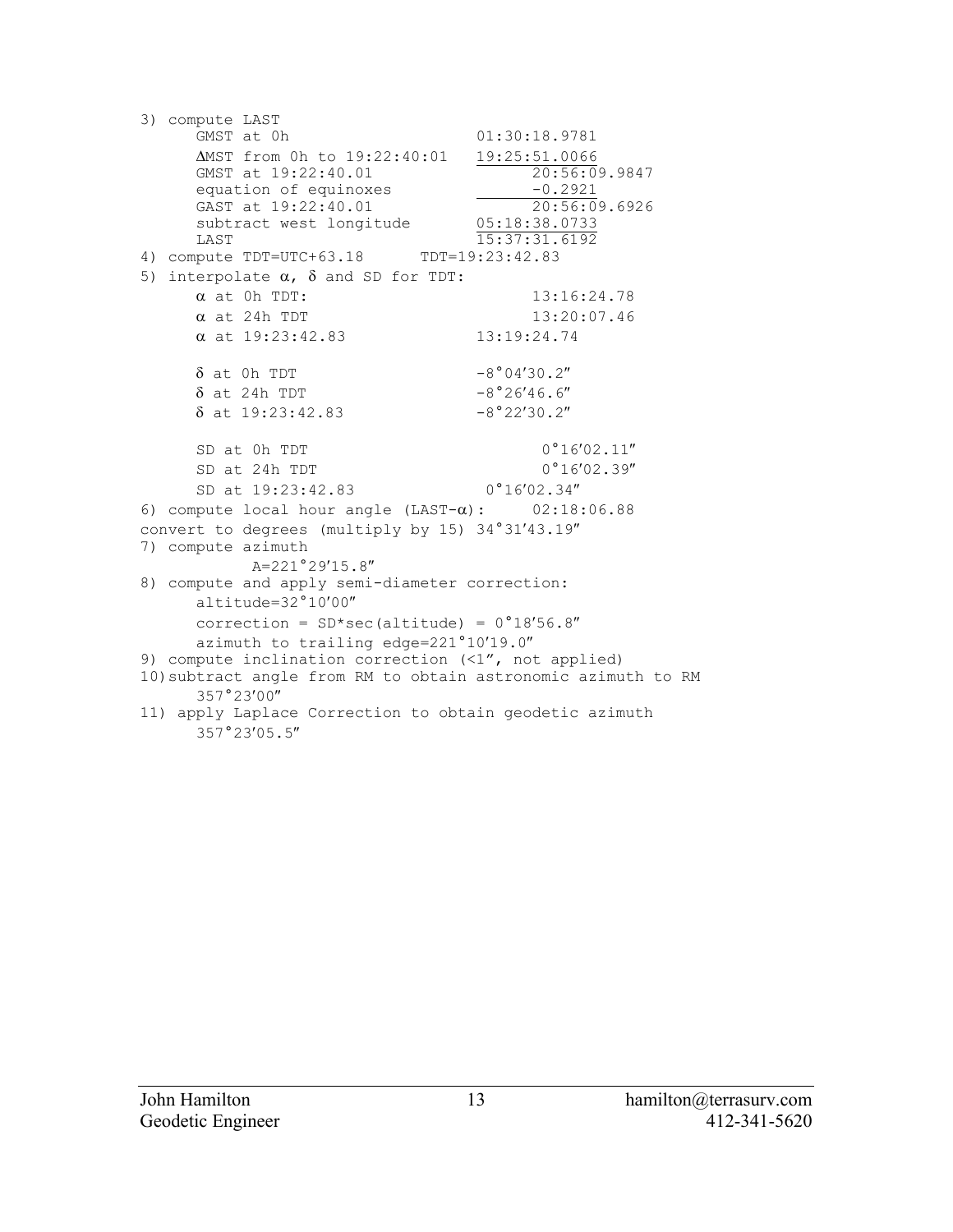#### **LUNAR EXAMPLE**

In fact, any celestial object with an accurate ephemeris can be used. An often overlooked possibility is a lunar azimuth determination. Frequently, the moon is visible in daylight hours. The advantage here is that no filter is necessary. However, there are several differences in the computations. Polynomial coefficients must be used to compute the  $\alpha$ and  $\delta$  at the time of observation. Because the radius of the earth is not infinitesimally small compared to the distance to the moon, the geocentric  $\alpha$  and  $\delta$  must be converted to topocentric values. For example:

```
John Hamilton 14 hamilton@terrasurv.com 
Geodetic Engineer 412-341-5620
Station = CLIFTON 
08/07/97 20:18:05.30 EDT UTC=00:18:05.30 (8/8/97) ∆UT=+0.48s 
\phi = 40^{\circ}17'54.23'' N \lambda = 80^{\circ}02'42.19''W ellip h=267 m
angle from R to leading edge of moon: 20°09′32″
vertical circle left=278°36'10" right=278°34'54"
1) compute astro coords from DEFLEC96: \xi = 2.54'' \eta = -2.53''Laplace=+2.15" 
   \Phi = 40^{\circ}17'56.8'' N \Lambda = 80^{\circ}02'44.7''W2) compute UT1 from UTC and ∆UT UT1=00:18:05.78
3) compute LAST 
      GMST at 0h 21:06:09.7685
      ΔMST from 0h to 00:18:05:78 00:18:08.7528<br>GMST at 00:18:05.78 21:24:18.5213
      GMST at 00:18:05.78
      equation of equinoxes \overline{GAST} at 00:18:05.78 \overline{O} = 21:24:18.4327GAST at 00:18:05.78 21:24:1<br>subtract west longitude 05:20:10.9800
      subtract west longitude
      LAST 16:04:07.4527
4) compute TDT=UTC+63.18 TDT=00:19:08.48 
5) using the polynomial coefficients (page D40 of the 1997 Astronomical 
   Almanac), compute \alpha, \delta, and HP (horizontal parallax) for TDT:
      \alpha=12:25:48.826 \delta=-1^{\circ}11'10.61'' HP=0^{\circ}54'08.950''6) convert latitude, longitude, ellipsoidal height of station to ECEF 
   XYZ: 
      X=(N+h)\cos\phi * \cos\lambdaY = (N+h)\cos\phi * \sin\lambdaZ = (1-e^2) N+h) sin\phiwhere N is the radius of curvature in the prime vertical: 
             N
                          a
               =\frac{a}{\sqrt{a^2\cos\phi+b}}2
                    \sqrt[2]{\cos \phi + b^2 \sin^2 \phi}a is the semimajor axis and b is the semiminor axis of the 
      earth ellipsoid, a=6,378,137 m, b=6,356,752.314 m 
      X= 842,163 m 
      Y = -4,798,202 \text{ m}Z = 4,103,484 m
7) compute the geocentric distance of the station, \rho = \sqrt{X^2 + Y^2 + Z^2}ρ=6,369,502 m 
and the geocentric latitude of the station: \tan \psi = \frac{b^2}{\lambda} \tan \phia
                                                        2
                                                        2
      ψ=40°06′31.2″
8) compute the true distance to the moon:
```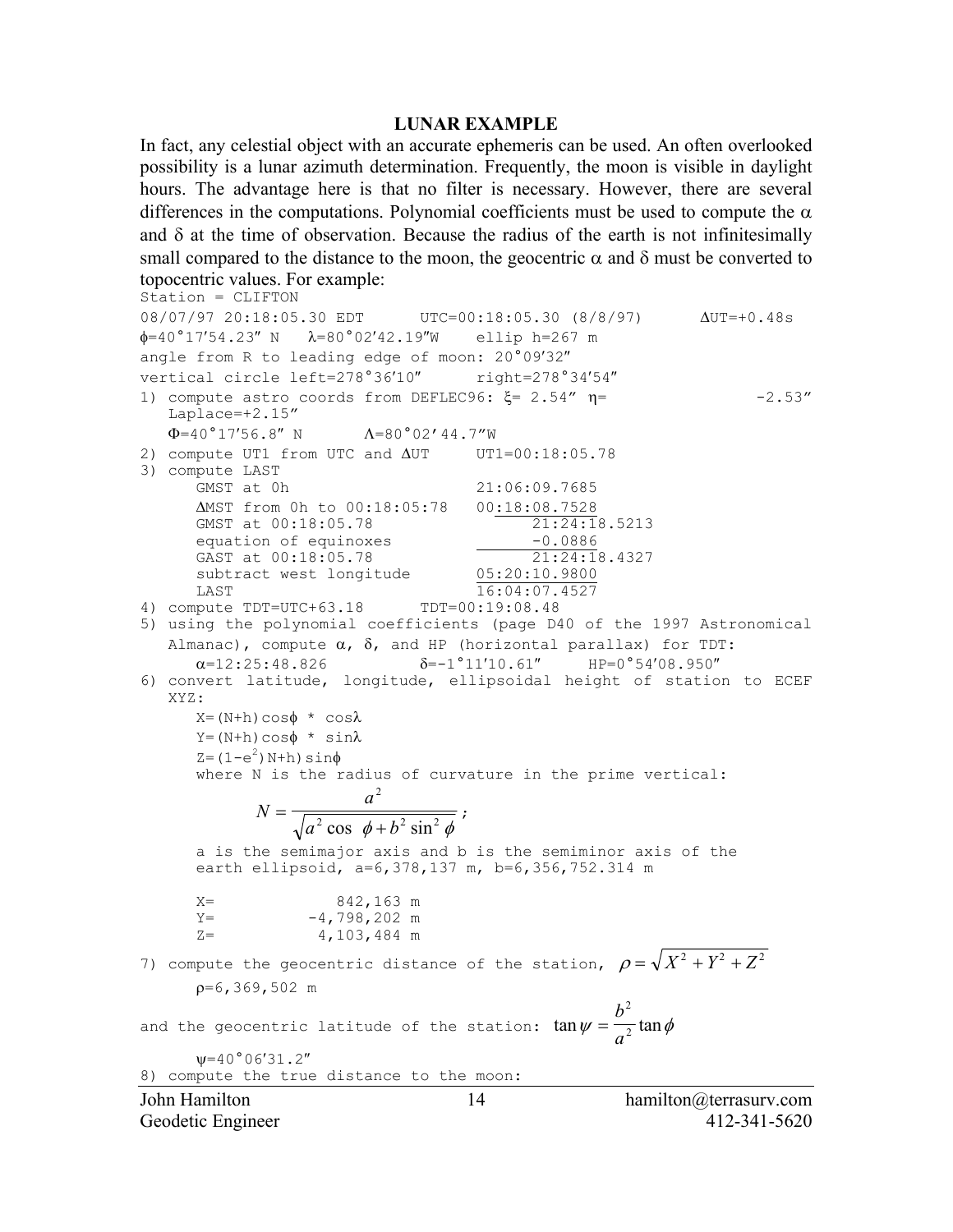

These steps, while tedious, could be easily programmed into a computer.

# **PROPOSED SPECIFICATIONS FOR SHORT LINES**

As mentioned earlier in the paper, the accuracy required for a short eccentric observation is much less than that required to extend control via traverse or triangulation. The following would apply for lines up to 50 meters in length.

- A 1 second instrument should be used, with either an automatic compensator or dual axis compensation. If an automatic compensator is present (Wild T-2, Kern DKM 2, for example), then the instrument should be leveled up using the procedure outlined above, and any residual inclination should be measured and recorded before and after each set. If dual axis compensation is present then the function should be tested according to the manufacturers instructions at the start and end of the observations.
- When using the sun, observations should not be made within two hours of local noon
- time should be observed and recorded such that an accuracy of 0.2s is attained